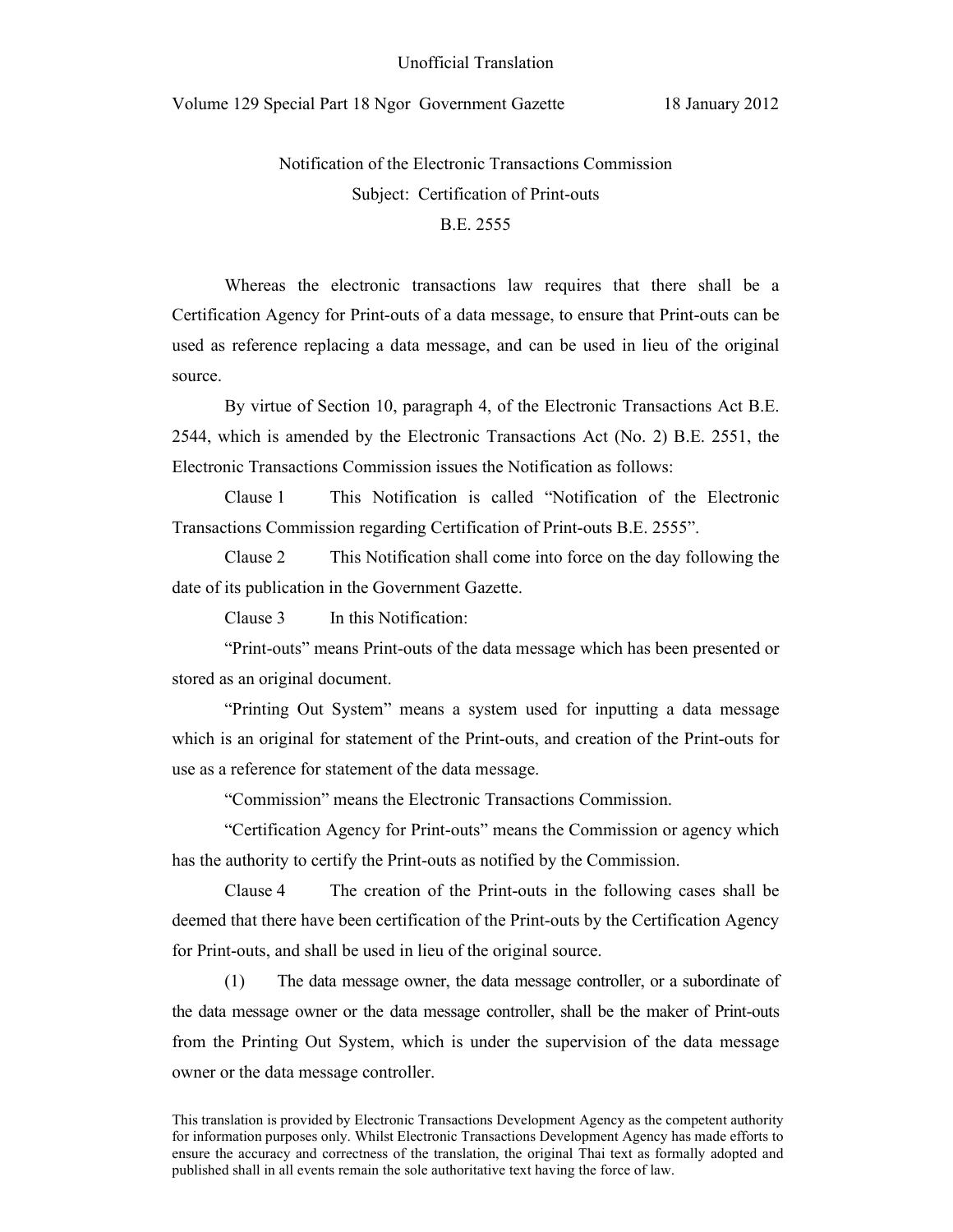(2) The state agency which has the authority to store or control the data message of other people, or subordinates of the state agency, is the maker of the Print-outs from the Printing Out System which is under the supervision of the State agency.

(3) The state agency which has the authority to supervise or control or the agency under supervision or control of the state agency, is the maker of the Print-outs from the Printing Out System with a standard equivalent to or more appropriate than the rule and procedure prescribed in this Notification.

#### Chapter 1

## Certification Agency for Print-outs

 Clause 5 The Certification Agency for Print-outs shall have the following qualifications, and shall not have prohibited characteristics as follows:

 (1) A sufficient number of personnel who have knowledge, skill and technical experience fitting for performing the duties of the Certification Agency for Print-outs shall be provided with at least the personnel possessing the expertise or experience in the following fields:

- (a) Information Security;
- (b) Identification and authentication technology;
- (c) Documentary system in the form of data message; and
- (d) Inspection and evaluation of the Information Security.

 (2) A tool or procedure which is sufficient and has a standard for use in the inspection whether the Printing Out System and the process of making Print-outs are secure and able to make Print-outs containing the accurate, complete and same statement as the data message shall be provided.

 (3) Being the Certification Agency for Print-outs pursuant to clause 9 has never been revoked, or has ever been revoked but a period of five years has not yet passed since the date of such revocation of the Certification Agency for Print-outs status.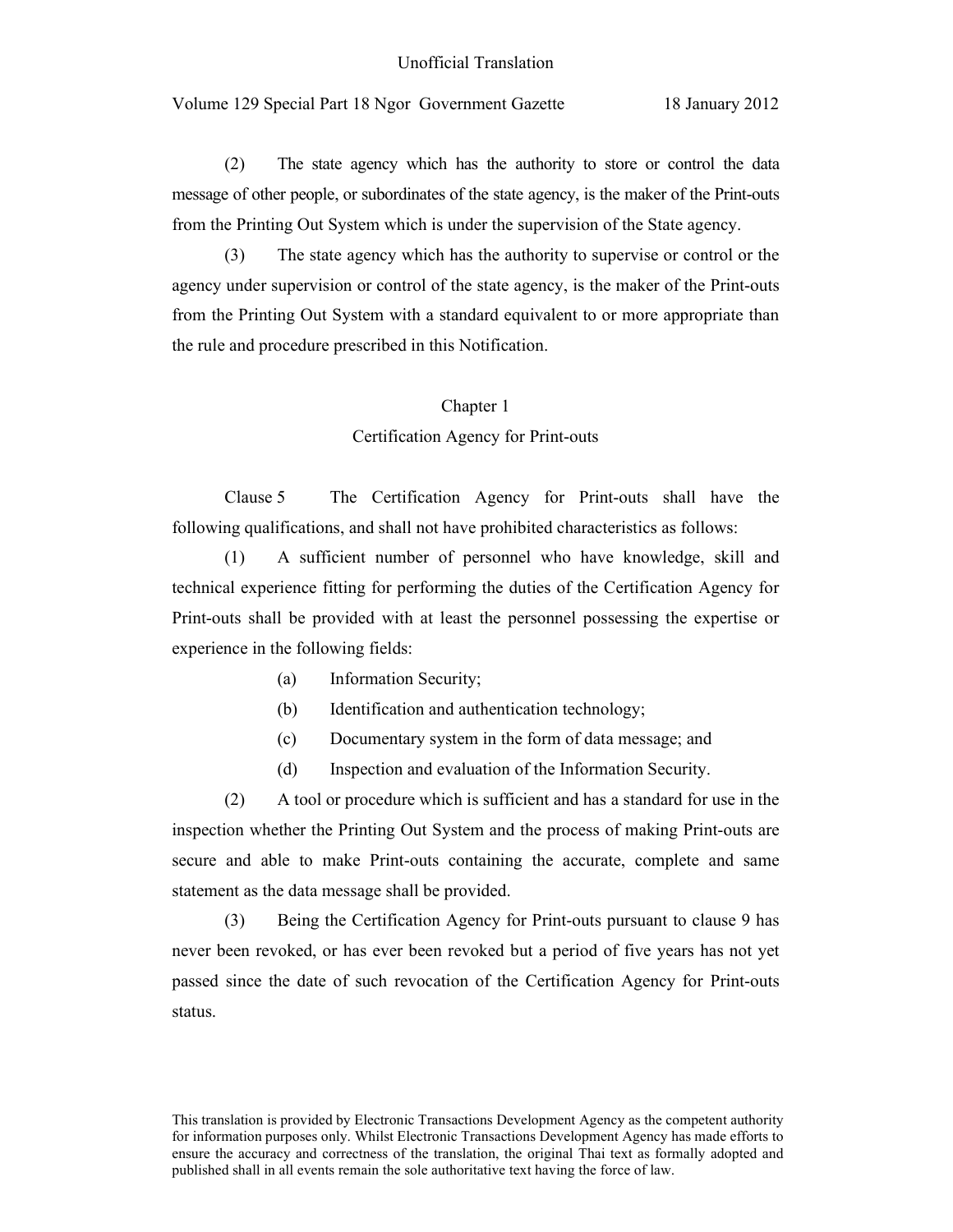#### Unofficial Translation

## Volume 129 Special Part 18 Ngor Government Gazette 18 January 2012

 (4) There shall be no interest in the business of the applicant for certification of the Print-outs, and there shall be no cause making the Certification Agency for Print-outs devoid of independence and impartiality in its operation.

 (5) There shall be no interest in the business of the person or juristic person who is a developer, seller, distributor, maker, purchaser, procurer or lessor of the hardware and software system for the applicant for certification of Print-outs.

 The Commission may issue the Notification specifying any other additional qualifications or prohibited characteristics of the Certification Agency for Print-outs, as sees appropriate.

 Clause 6 In a case where the Certification Agency for Print-outs is a juristic person in the category of a registered partnership, limited partnership, limited company or public limited company, its director, or person authorized to act on behalf of the juristic person of the Certification Agency for Print-outs shall have the following qualifications and shall not have the prohibited characteristics as follows:

- (1) Being not less than twenty years of age;
- (2) Having domicile or a place of residence in the Kingdom of Thailand;
- (3) Being neither a bankrupt nor an incompetent or quasi-incompetent person;

(4) Having never been imprisoned by a final judgment to a term of imprisonment, except for an offence committed through negligence or a petty offence;

(5) Not being a director or a person with the managerial authority of the Certification Agency for Print-outs whose status as the Certification Agency for Printouts has ever been revoked by an order.

 The Commission may issue the Notification specifying any other additional qualifications and prohibited characteristics of the Certification Agency for Print-outs which is a juristic person, pursuant to the first paragraph, as deems appropriate.

 Clause 7 Whoever wishes to be a Certification Agency for Print-outs shall submit the following documentation to the Commission or the agency entrusted by the Commission:

(1) Application for approval as the Certification Agency for Print-outs.

This translation is provided by Electronic Transactions Development Agency as the competent authority for information purposes only. Whilst Electronic Transactions Development Agency has made efforts to ensure the accuracy and correctness of the translation, the original Thai text as formally adopted and published shall in all events remain the sole authoritative text having the force of law.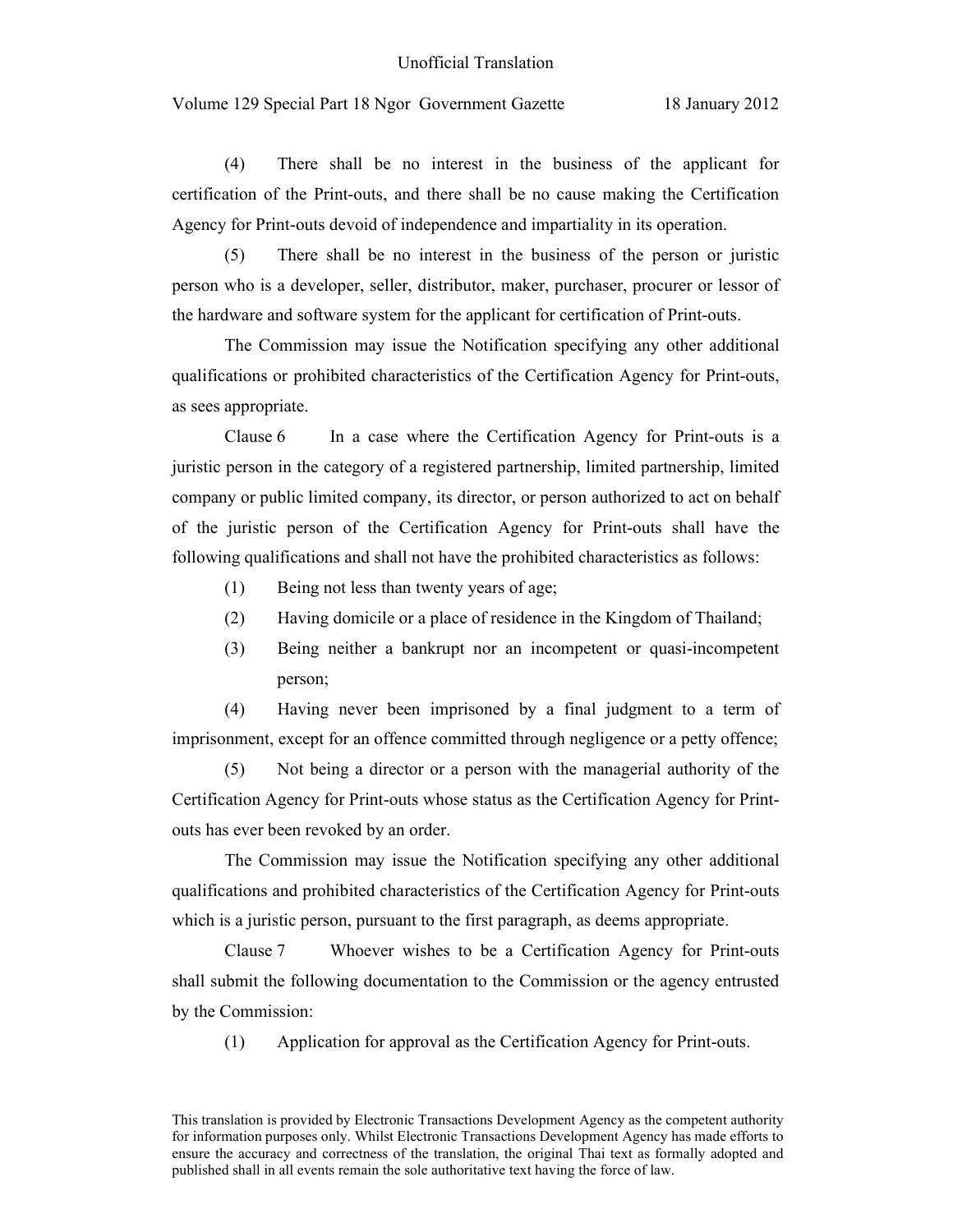(2) Policy and measure on Information Security which shall at lease contains a standard equaling or not lower than the rules in accordance with the Notification of the Electronic Transactions Commission regarding the Policy and Practice in the Information Security of a State agency B.E. 2553.

(3) Certification process of the Printing Out System.

(4) Policy, standard and measure in inspection of the Printing Out System.

(5) List of experts in the field of information technology, Information Security, identification and authentication technology, documentary system in the data message format, inspection and evaluation of the Information Security, including other relevant fields as prescribed by the Commission's Notification.

(6) Any other documents as prescribed by the Commission's Notification.

 Clause 8 The Commission will declare the applicant under clause 7 to be the Certification Agency for Print-outs when the Commission or the agency entrusted by the Commission finds upon inspection and consideration that the applicant has the qualifications and has no prohibited characteristics under clauses 5 and 6 and has correctly and completely submitted all documentation in accordance with clause 7.

 The Commission may assign any agency performing a duty to inspect the certification process of the applicant's Printing Out System to act as a Certification Agency for Print-outs under the first paragraph.

 Clause 9 The Commission may revoke its approval of the Certification Agency for Print-outs status when it appears that the Certification Agency for Printouts has committed any of the following actions:

 (1) Lacking qualifications or being under any of the prohibitions under clause 5 and clause 6.

 (2) Having violated or failed to comply with the rule as prescribed in this Notification, including any other practice issued by the Commission.

 (3) Having committed any act causing to believe that the reliability of certification of Print-outs will be affected.

 Clause 10 Upon existence of any cause for revocation under clause 9, the Commission may order the Certification Agency for Print-outs to amend or do any other acts in accordance with the Commission's order within a prescribed time period.

This translation is provided by Electronic Transactions Development Agency as the competent authority for information purposes only. Whilst Electronic Transactions Development Agency has made efforts to ensure the accuracy and correctness of the translation, the original Thai text as formally adopted and published shall in all events remain the sole authoritative text having the force of law.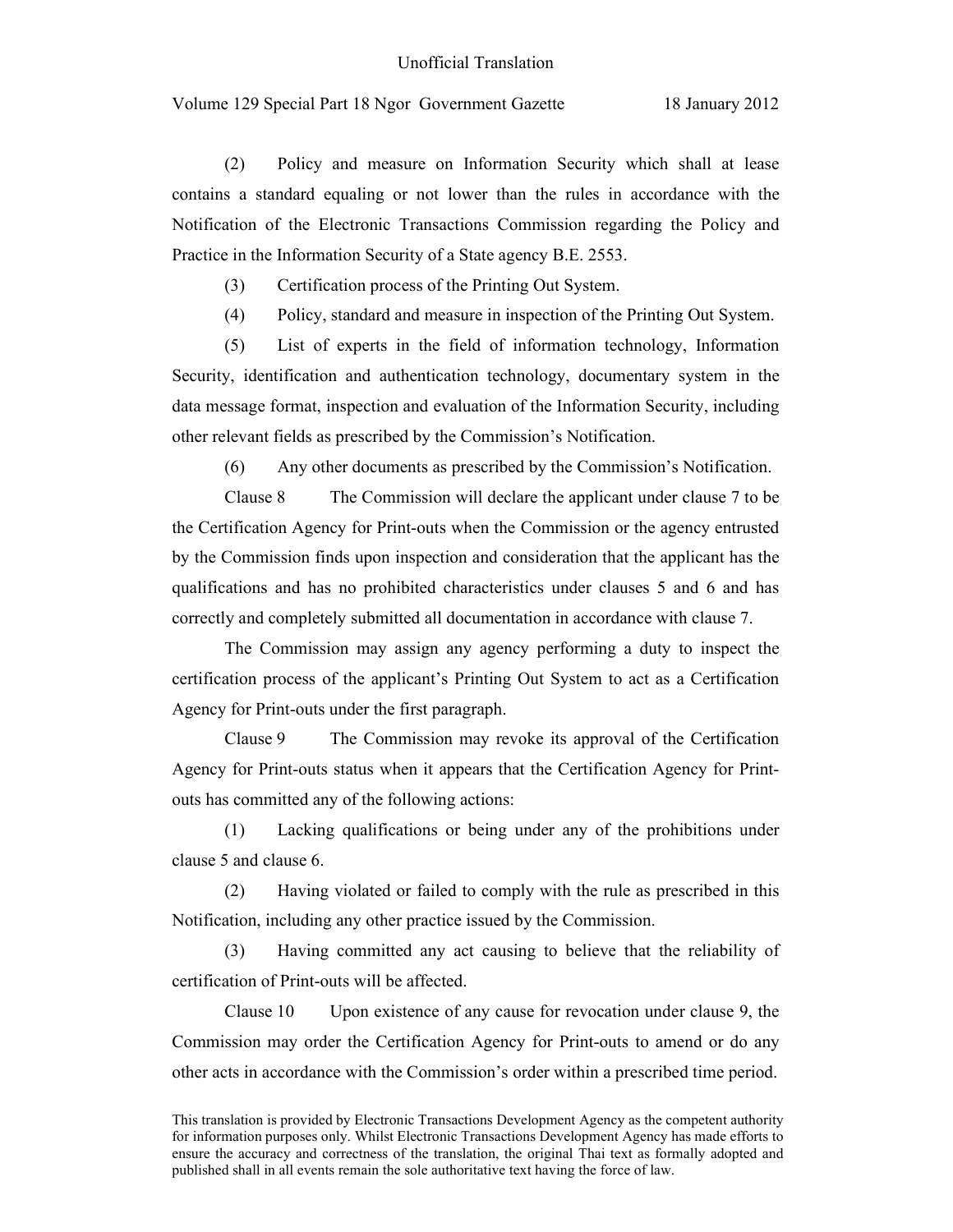In a case where the Certification Agency for Print-outs fails to carry out amendment in accordance with the Commission or commits any act in violation of such actions, the Commission may revoke the approval as the Certification Agency for Print-outs.

 Clause 11 The Certification Agency for Print-outs shall have a duty to report the operating results in certifying the Printing Out System and report the preservation of qualification or any change in qualification which is a condition for being the Certification Agency for Print-outs under clause 5 and clause 6 to the Commission or the agency entrusted by the Commission every year from the day of being declared the Certification Agency for Print-outs unless the Commission shall prescribe otherwise in accordance with a reporting form as prescribed by the Commission or the agency entrusted by the Commission.

#### Chapter 2

### Certification

 Clause 12 The Certification Agency for Print-outs will certify the Printing Out System of the applicant for certification of the Printing Out System when it has examined and found that the Printing Out System is in accordance with the rule and procedure as prescribed in this Chapter, which shall be deemed as the minimum standard, but a certain minimum standard shall not be applied.

Clause 13 The Certification Agency for Print-outs shall consider and certify the Printing Out System by having regard to the following rules:

(1) The Printing Out System has a process which ensures that the Print-outs has the accurate, complete and same statement as the data message. The applicant for certification of the Printing Out System shall provide a process in inspecting and certifying accuracy and completeness of the Print-outs.

(2) Quality and efficiency of the tool and equipment used in the Printing Out System.

(3) Procedure used in identification of the persons engaging in the Printing Out System.

This translation is provided by Electronic Transactions Development Agency as the competent authority for information purposes only. Whilst Electronic Transactions Development Agency has made efforts to ensure the accuracy and correctness of the translation, the original Thai text as formally adopted and published shall in all events remain the sole authoritative text having the force of law.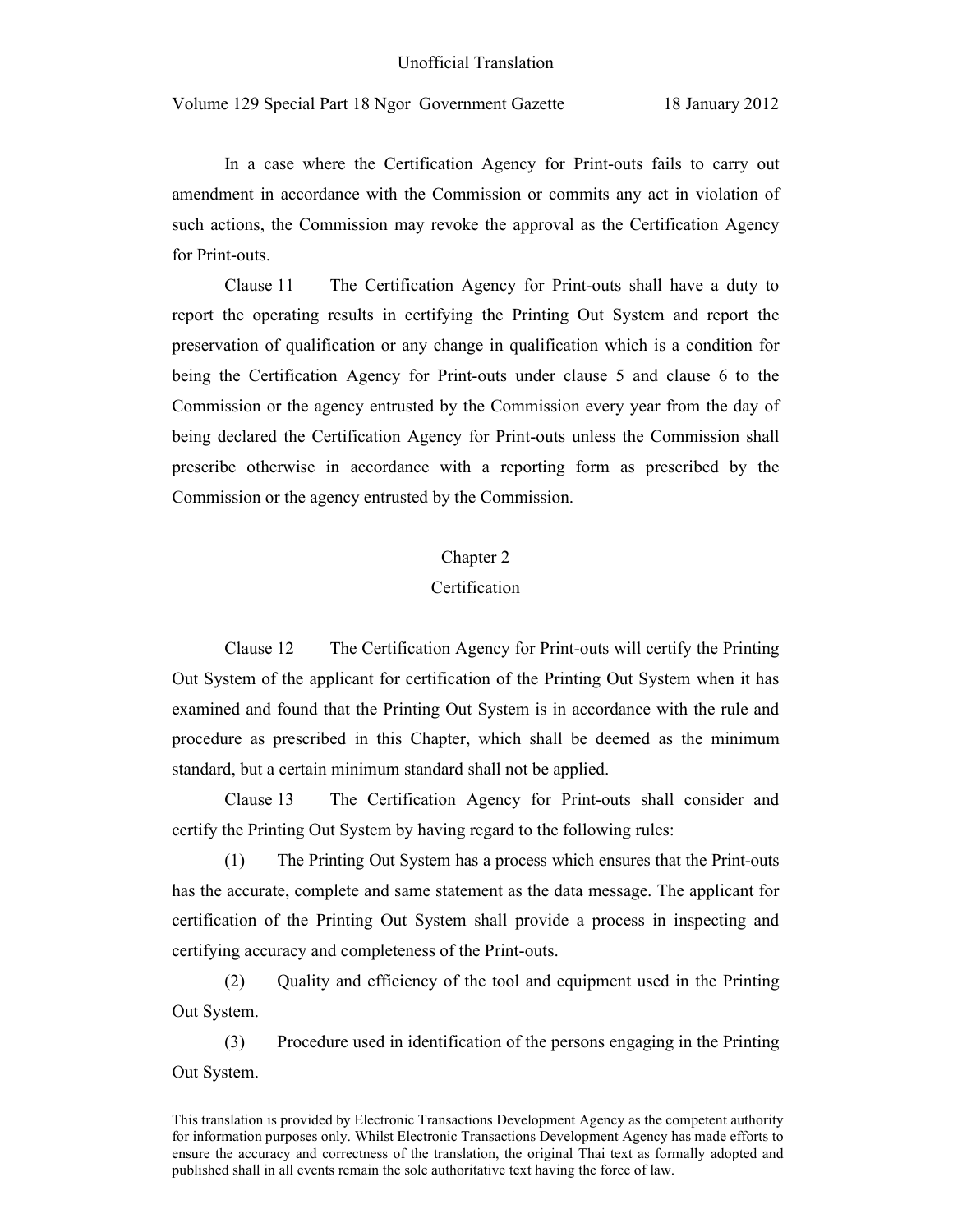(4) Any other act which is necessary to ensure that the Printing Out System is consistent and corresponding with the rule or standard as prescribed by the Notification of Commission or the agency entrusted by the Commission.

Clause 14 The Certification Agency for Print-outs will certify the Printing Out System when such Out System is in accordance with the following rules:

(1) There is an information security process with a standard not less than the rules in accordance with the Notification of the Electronic Transactions Commission regarding the Policy and Practice in the Information Security of a State agency B.E. 2553 or other equivalent standards.

(2) There is a Backup and Data recovery system.

(3) Technology and preventive measure is created in order to prevent any alteration or amendment of the data message, except for an additional certification or record by the authorised person which does not affect the correctness of the data message.

(4) There is an evidence-recording process of the additional certification or record of the data message.

(5) There is an evidence-recording process of making the Print-outs for use in the inspection of the history of the making of the Print-outs.

(6) There is a reliable procedure in identification of the persons engaging in the Printing Out System which shall at least cover of the following matters:

- (a) Identification
- (b) Authentication
- (c) Authorisation
- (d) Accountability

(7) There is s document-storing system in a form of the data message with the information security, and the Print-outs can exhibit or refer the information for use to inspect thereafter by containing details relating to the data used in inspecting the accuracy, completeness and sameness of the data message, such as, the day, month, year in which the Print-outs are made, the time at which the Print-outs are made which refers to Thailand standard time, webpage's location etc.

This translation is provided by Electronic Transactions Development Agency as the competent authority for information purposes only. Whilst Electronic Transactions Development Agency has made efforts to ensure the accuracy and correctness of the translation, the original Thai text as formally adopted and published shall in all events remain the sole authoritative text having the force of law.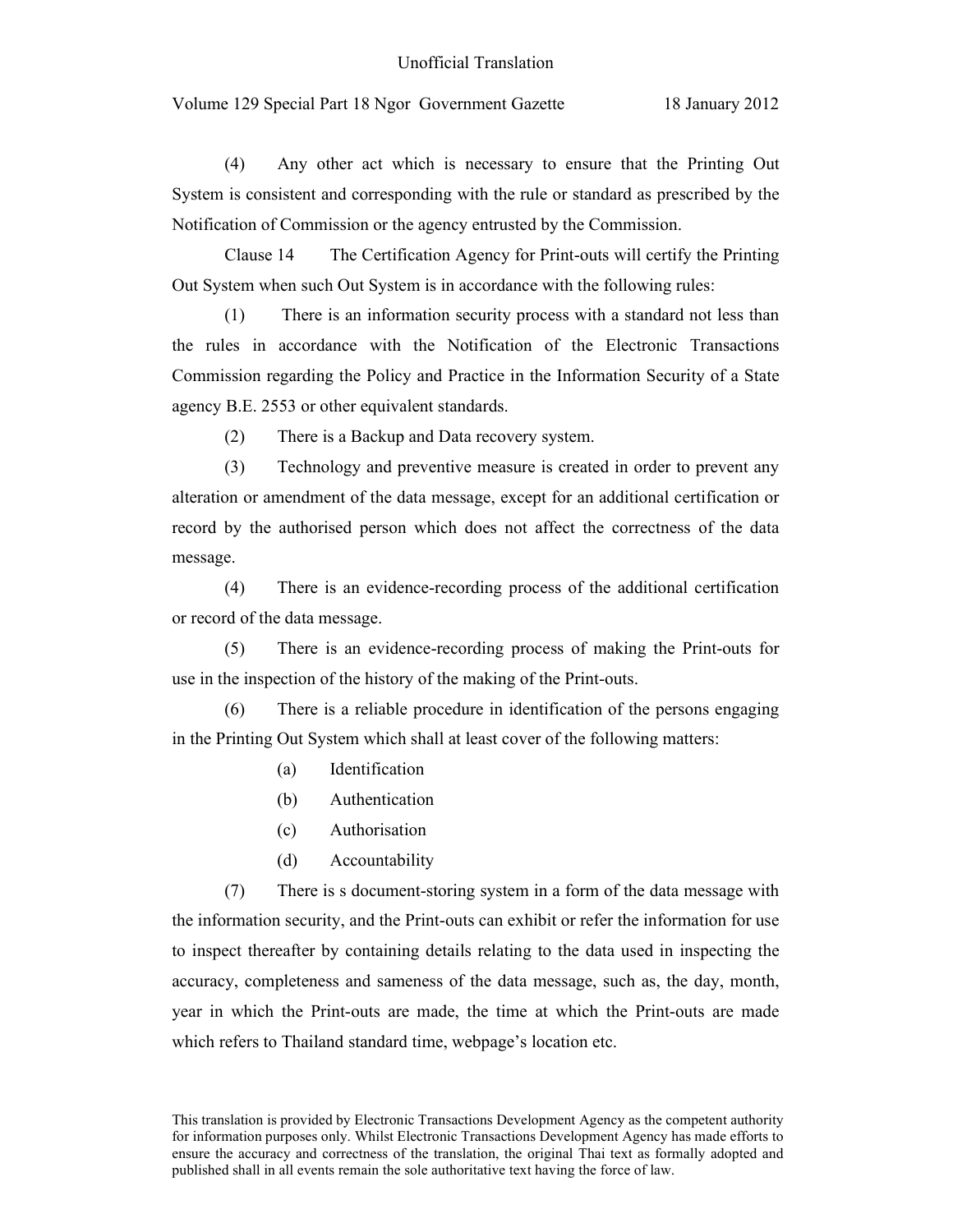Clause 15 The Certification Agency for Print-outs may provide a mark or symbol appearing on the Print-outs in order to confirm that the Print-outs have been made through the Printing Out System certified by the Certification Agency for Print-outs.

Clause 16 The Print-outs issued from the Printing Out System which has been certified by the Certification Agency for the Print-outs are the Print-outs which can be used in lieu of the original.

Clause 17 The maker of the Print-outs has the following duties:

(1) Quality inspection of the tool or equipment which is used in making the Print-outs in order to ensure that such tool or equipment can make the Print-outs containing the accurate, complete and same statement as the data message.

(2) Review of the accuracy and completeness of the Print-outs which is made with the data message in accordance with the procedure as prescribed by the Printing Out System.

Clause 18 For purpose of supervision of the Printing Out System's reliability, the Certification Agency for Print-outs may summon the applicant for certification of Print-outs to give data or submit any document relating to the Printing Out System, including inspection of the Printing Out System every two years.

Clause 19 The Certification Agency for Print-outs may revoke the certification of the Printing Out System, when it appears that the Printing Out System is incompliance with the rule and procedure as prescribed in this Chapter.

Upon appearing a cause for revocation under the first paragraph, the Certification Agency for Print-outs may order the recipient of certification of the Printing Out System to correct or do any other acts as prescribed by the Certification Agency for Print-outs.

In a case where the recipient of the certification of the Printing Out System fails to rectify in accordance with the order of the Certification Agency for Print-outs or acts in violation of such action, the Certification Agency for Print-outs may revoke the certification of the Printing Out System.